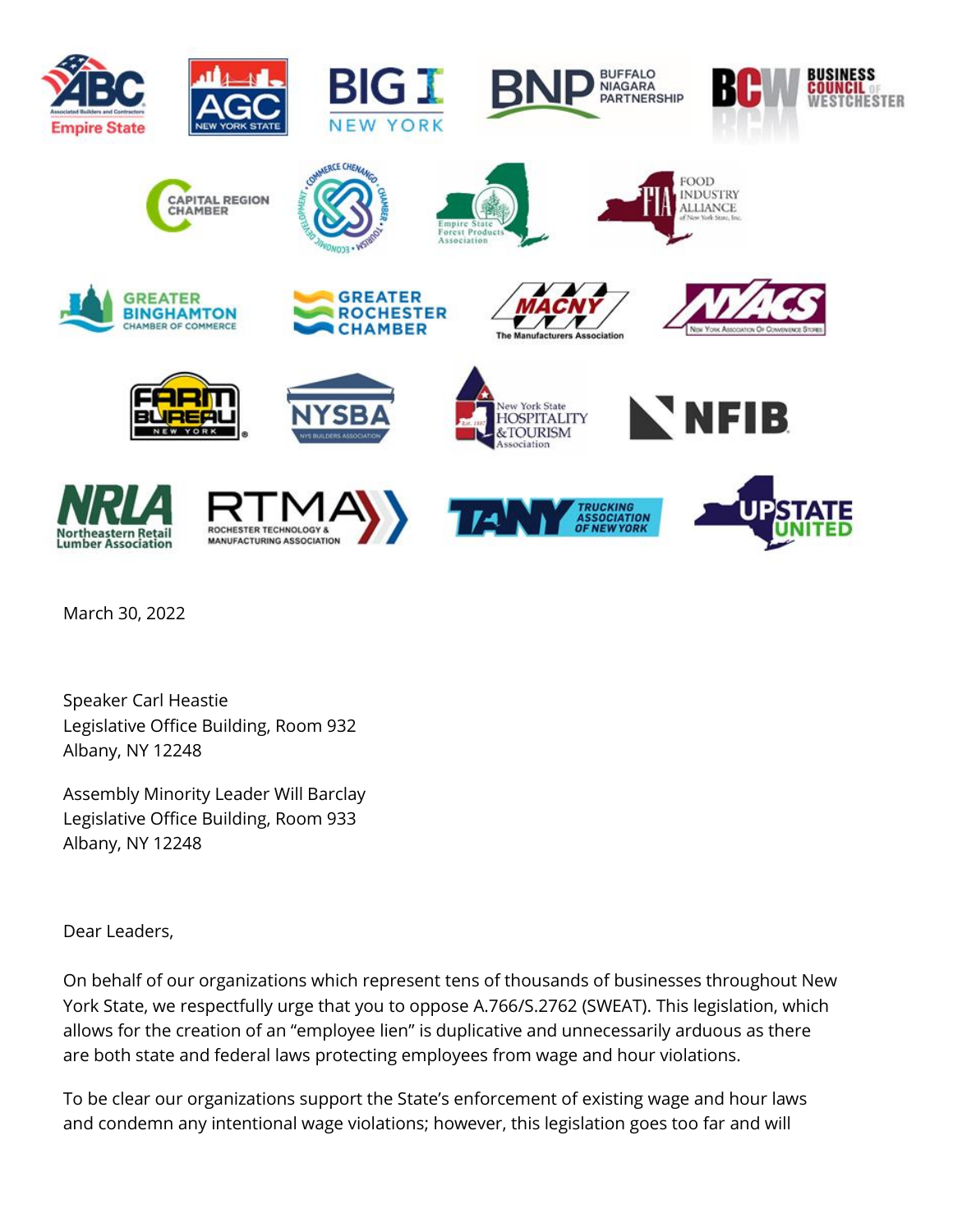undoubtedly have serious consequences for businesses across the state. The legislation allows an employee to secure a lien on an employer's personal or company property for a mere claim of wage and hour violations. This creates an instant presumption of guilt against the employer and denies businesses their due process. The legislation completely ignores the fact that New York's Wage Theft Prevention Act already provides for civil and criminal penalties against bad acting employers. Furthermore, SWEAT seeks to expand the definition of employer to include passive owners and managers who have no control over the pay practices of other parties.

Allowing employees to secure liens based on a simple claim of wage and hour violations will threaten the financial viability of businesses, especially small businesses and their ability to secure, establish, or stabilize creditworthiness. Since the start of the pandemic, businesses have had to secure sizeable loans to stay afloat and finance normal operating expenses as the state economy has not fully recovered and businesses are seeing rising costs due to labor shortages, supply chain disruptions, and inflation. If this law is passed, businesses will not be able to acquire financial loans, which will detract from investment opportunities and limit growth.

Lastly, the true beneficiaries of SWEAT will be legions of unscrupulous – and often out-of-state - plaintiffs' attorneys looking to capitalize on poorly crafted policy at the expense of New York's small, independent businesses who are the least financially equipped to defend against frivolous and predatory litigation tactics.

At a time when New York's businesses are finally seeing a glimpse of a path towards recovery, the state should not add to its duplicative and onerous regulatory environment – the result will be devastating to businesses, especially small businesses, that continue to endure turbulent economic challenges.

On behalf of our organizations, businesses, industries, and communities we represent, we urge you to oppose this legislation.

Thank you for your time and consideration.

Sincerely,

Associated Builders and Contractors, Empire State Chapter Associated General Contractors of New York State Big I New York Buffalo Niagara Partnership Business Council of Westchester Capital Region Chamber Commerce Chenango Empire State Forest Products Association Food Industry Alliance Greater Binghamton Chamber of Commerce Greater Rochester Chamber of Commerce Manufacturers Association of Central New York